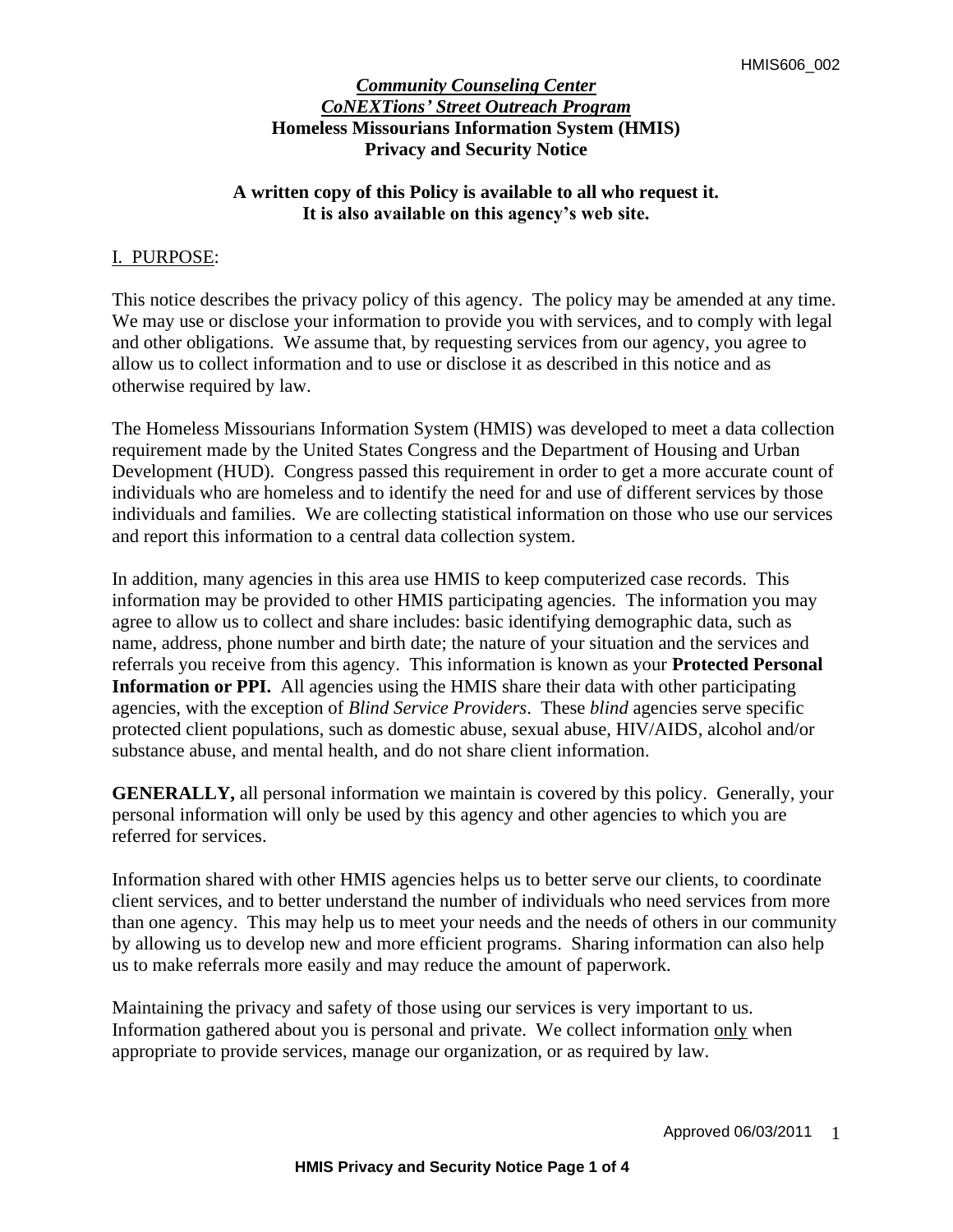# II. CONFIDENTIALITY RIGHTS:

This agency has a confidential policy that has been approved by its Board of Directors. This policy follows all HUD confidentiality regulations that are applicable to this agency, including those covering programs that receive HUD funding for homeless services. Separate rules apply for HIPPA privacy and security regulations regarding medical records.

This agency will use and disclose personal information from HMIS only in the following circumstances:

- 1. To provide or coordinate services to an individual.
- 2. For functions related to payment or reimbursement for services.
- 3. To carry out administrative functions including, but not limited to legal, audit, personnel, planning, oversight or management functions.
- 4. Databases used for research, where all identifying information has been removed.
- 5. Contractual research where privacy conditions are met.
- 6. Where a disclosure is required by law and disclosure complies with and is limited to the requirements of the law. Instances where this might occur are during a medical emergency, to report a crime against staff of the agency or a crime on agency premises, or to avert a serious threat to health or safety, including a person's attempt to harm himself or herself.
- 7. To comply with government reporting obligations.
- 8. In connection with a court order, warrant, subpoena or other court proceeding where disclosure is required.

# III. YOUR INFORMATION RIGHTS:

As a client receiving services at this agency, you have the following rights:

- 1. **Access to your record**. You have the right to review your HMIS record. At your request, we will assist in viewing the record within five working days.
- 2. **Correction of your record**. You have the right to request to have your record corrected so that information is up-to-date and accurate to ensure fairness in its use.
- 3. **Refusal**. Our ability to assist you depends on having certain personal identifying information. If you choose not to share the information we request, we reserve the right to decline to provide you with services as doing so could jeopardize our status as a service provider.
- 4. **Agency's Right to Refuse Inspection of an Individual Record**. Our agency may deny you the right to inspect or copy your personal information for the following reasons:
	- a. information is compiled in reasonable anticipation of litigation or comparable proceedings;
	- b. information about another individual other than the agency staff would be disclosed;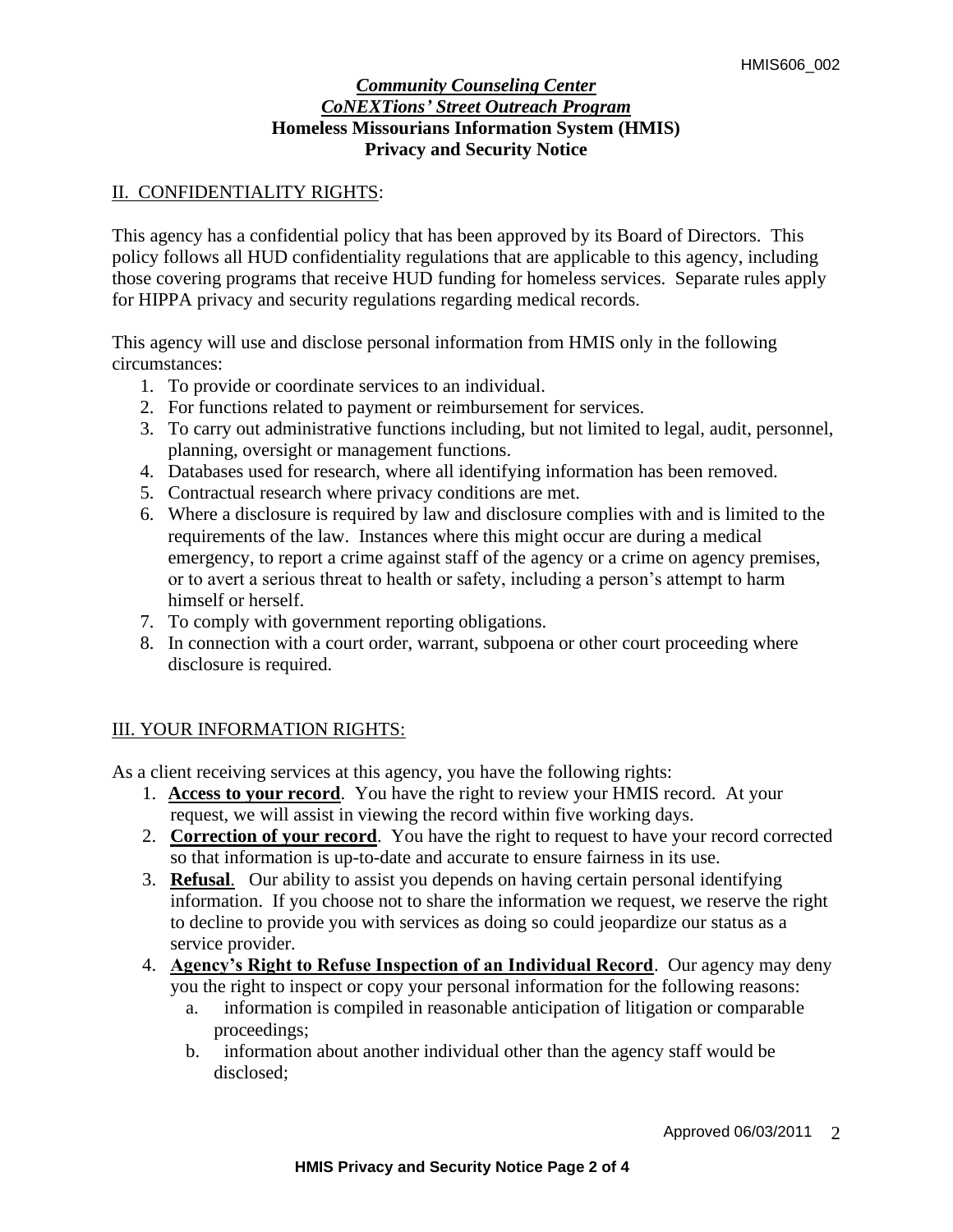- c. information was obtained under a promise of confidentiality other than a promise from this provider and disclosure would reveal the source of the information; or
- d. information, the disclosure of which would be reasonably likely to endanger the life or physical safety of any individual.
- 5. **Harassment.**The agency reserves the right to reject repeated or harassing requests for access or correction. However, if the agency denies your request for access or correction, you will be provided written documentation regarding your request and the reason for denial. A copy of that documentation will also be included in your client record.
- 6. **Grievance***.* You have the right to be heard if you feel that your confidentiality rights have been violated, if you have been denied access to your personal records, or if you have been put at personal risk, or harmed. Our agency has established a formal grievance process for you to use in such a circumstance.**To file a complaint or grievance you should contact our Safety and Compliance Coordinator at (573) 334- 1100.**

# IV. HOW YOUR INFORMATION WILL BE KEPT SECURE:

Protecting the safety and privacy of individuals receiving services and the confidentiality of their records is of paramount importance to us. Through training, policies, procedures and software, we have taken the following steps to make sure your information is kept safe and secure:

- 1. The computer program we use has the highest degree of security protection available.
- 2. Only trained and authorized individuals will enter or view your personal information.
- 3. Your name and other identifying information will not be contained in HMIS reports that are issued to local, state or national agencies.
- 4. Employees receive training in privacy protection and agree to follow strict confidentiality standards before using the system.
- 5. The server/database/software only allows individuals access to the information. Only those who should see certain information will be allowed to see that information.
- 6. The server/database will communicate using 128-bit encryption-an Internet technology intended to keep information private while it is transported back and forth across the Internet. Furthermore, identifying data stored on the server is also encrypted or coded so that it cannot be recognized.
- 7. The server/database exists behind a firewall-a device meant to keep hackers/crackers/viruses/etc. away from the server.
- 8. The main database will be kept physically secure, meaning only authorized personnel will have access to the server/database.
- 9. System Administrators employed by the HMIS and the agency support the operation of the database. Administration of the database is governed by agreements that limit the use of personal information to providing administrative support and generating reports using aggregated information. These agreements further insure the confidentiality of your personal information.